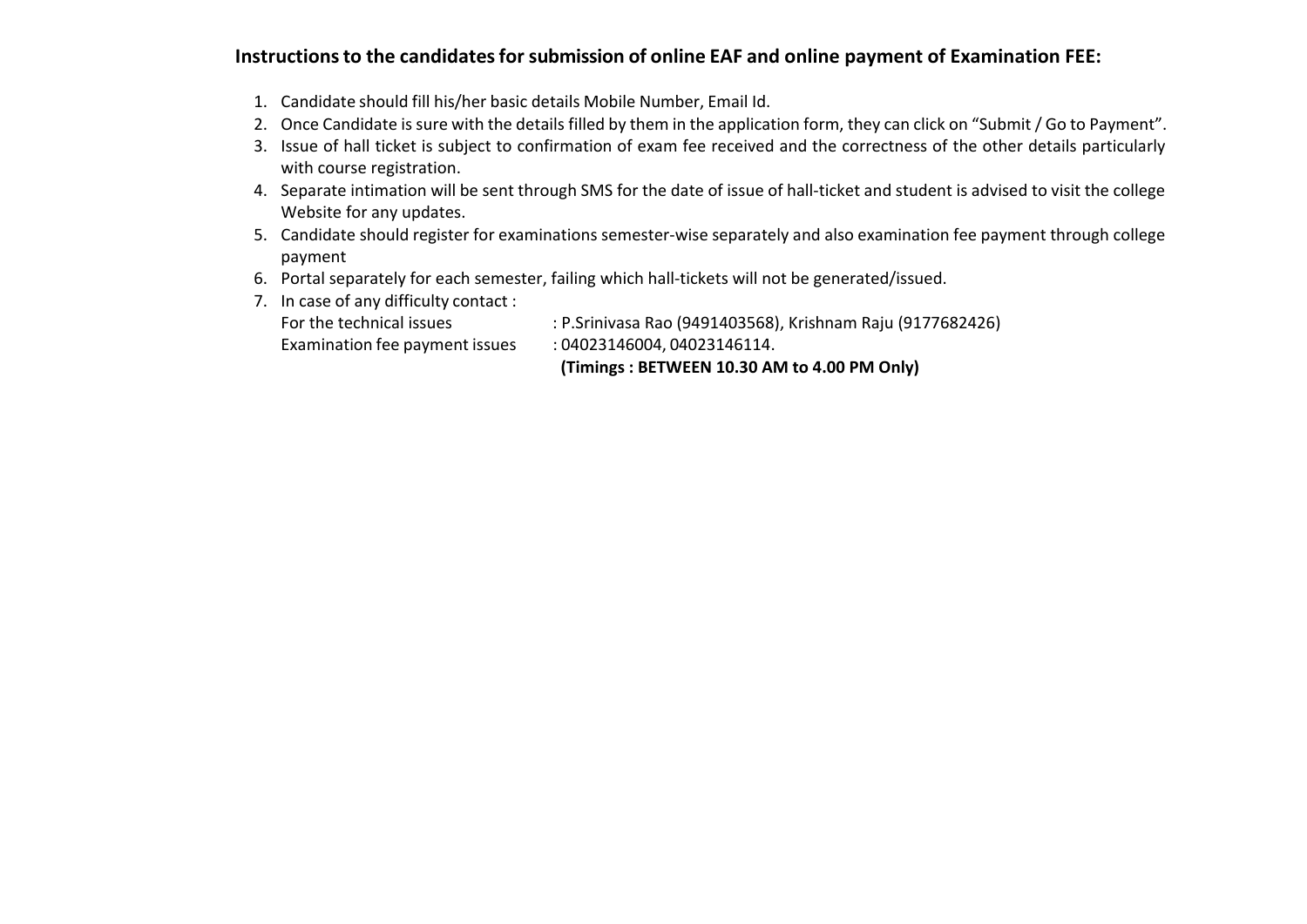## User Manual for filling up Online Examination Application Form

Click the Hyper Link which is available at https://vce.ac.in. It will redirects to the following login page.

1. Candidate should fill his/her Login details like Login ID (Hall ticket No.), Password, Date of Birth and then click the **"Login"** button.

| Please enter user id, password and Date Of Birth |    |                                                                    |
|--------------------------------------------------|----|--------------------------------------------------------------------|
| <b>Login Id</b>                                  | C. | 1602-19-733-XXX                                                    |
| Password                                         | ÷  | ********                                                           |
| Date Of Birth                                    |    | $01 - Jan - 2001$                                                  |
|                                                  |    | (Date Of Birth Format: dd-Mon-yyyy, Example: 22-Jan-2021)<br>Login |
|                                                  |    |                                                                    |
|                                                  |    |                                                                    |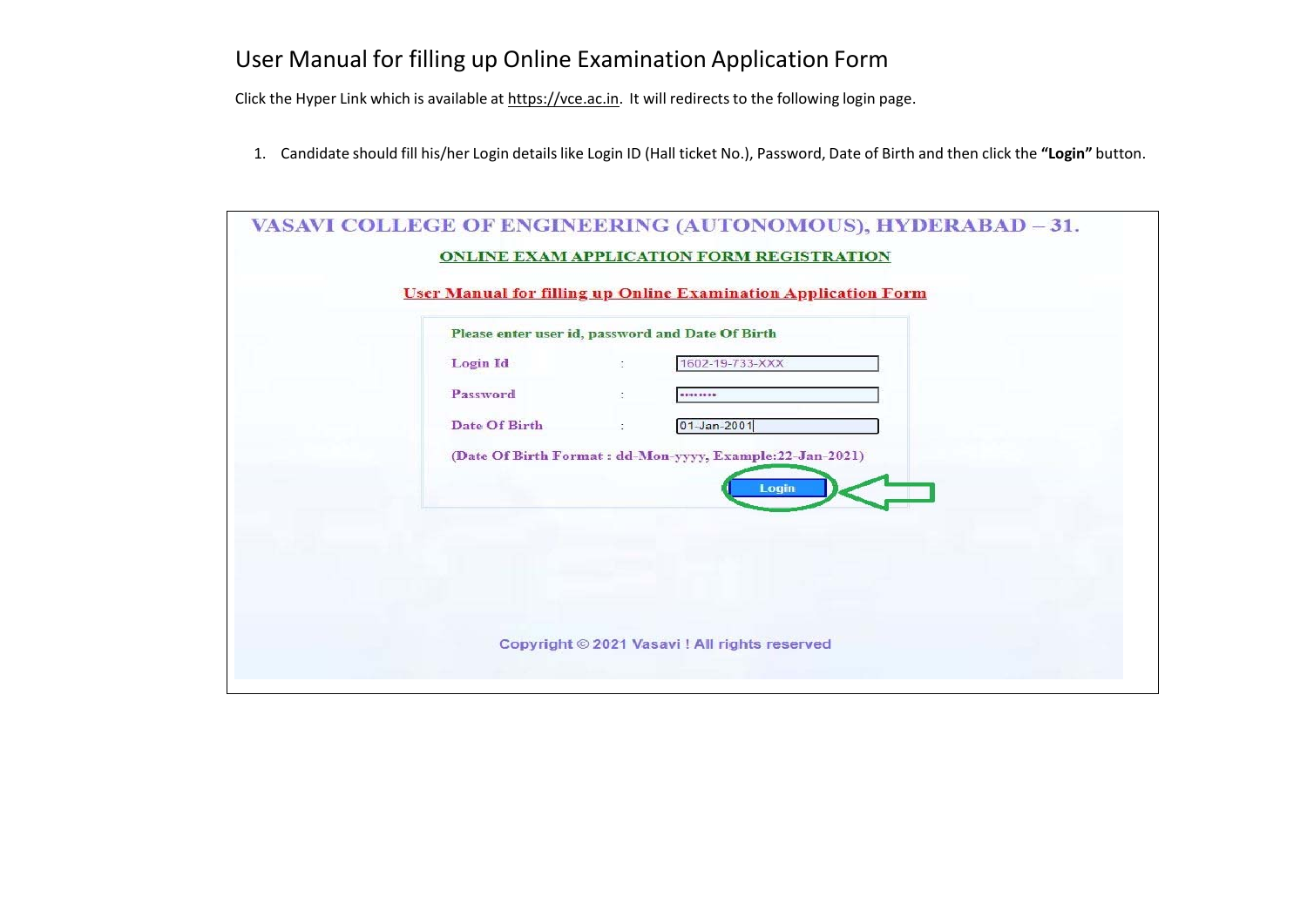- 2. After successfully Login with portal, Candidate shall redirects to an Exam Application Form Process Page.
- 3 . To Register for EAF click the **"Register EAF"** Link.

 $\blacksquare$ 

| <b>Student Info</b>   |                            |                            |                                 |                                                                                                                                                                                                                                                                           |                                 |                      |                  | <b>Sign Out</b>      |             |
|-----------------------|----------------------------|----------------------------|---------------------------------|---------------------------------------------------------------------------------------------------------------------------------------------------------------------------------------------------------------------------------------------------------------------------|---------------------------------|----------------------|------------------|----------------------|-------------|
| <b>HTNO</b>           |                            |                            | $\mathcal{F}_i$                 |                                                                                                                                                                                                                                                                           | <b>Student Name</b>             |                      |                  |                      |             |
| <b>Branch</b>         | CSE(A)                     |                            | Year And Sem                    |                                                                                                                                                                                                                                                                           | $2Y-3S$                         |                      |                  |                      |             |
| <b>Current Status</b> |                            | : Conditionally Permitted  |                                 |                                                                                                                                                                                                                                                                           | Acad, Year                      |                      | $: 2020 - 2021$  |                      |             |
| Mobile No:            |                            |                            |                                 |                                                                                                                                                                                                                                                                           | Email:                          |                      |                  |                      |             |
|                       |                            |                            |                                 |                                                                                                                                                                                                                                                                           |                                 |                      |                  |                      |             |
| <b>Information</b>    |                            |                            |                                 |                                                                                                                                                                                                                                                                           |                                 |                      |                  |                      |             |
| Note:                 |                            |                            |                                 | 1) Please note that you cannot Edit/Modify your application once you click 'Submit/Go To Payment' Button. Please ensure that all aspects of the application is correct before submitti<br>2) For any details, contact Controller of Examinations, Phone No.: 040-23146101 |                                 |                      |                  |                      |             |
| S.No                  | <b>Course</b><br><b>BE</b> | <b>Branch</b><br>$CSE - A$ | <b>Year and Sem.</b><br>$2Y-3S$ | <b>Exam Type</b><br>Regular                                                                                                                                                                                                                                               | <b>Register</b><br>Register EAF | <b>Register Date</b> | <b>Print EAF</b> | <b>Print Receipt</b> | <b>Stat</b> |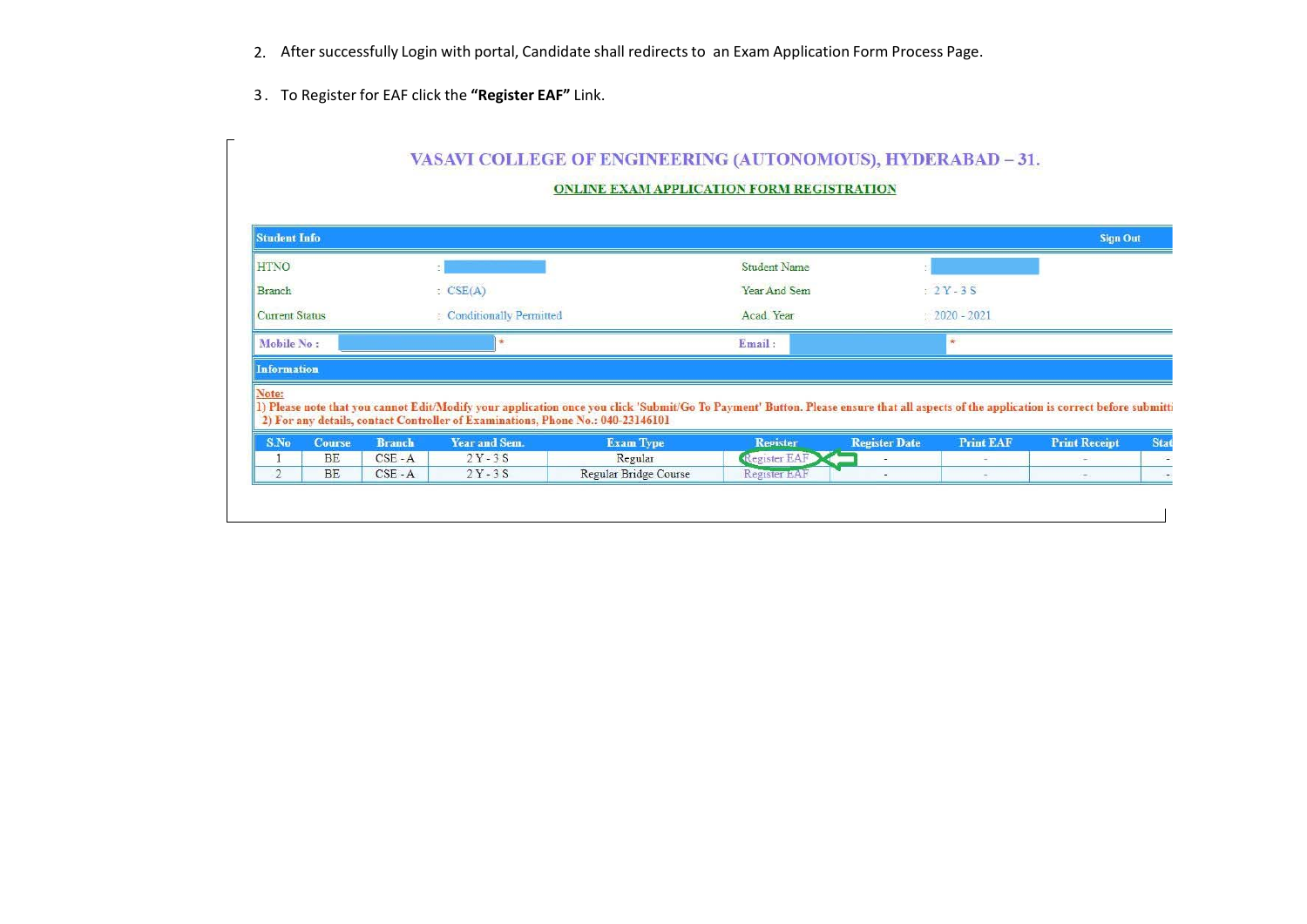## 4. It redirects to the following Page. Click the "Submit/Go to Payment" Button.

| <b>Student Info</b>   |                         |                                                   |                           |                                                                                                                                                                                                                                |              |                      |                     |                      | <b>Sign Out</b>               |
|-----------------------|-------------------------|---------------------------------------------------|---------------------------|--------------------------------------------------------------------------------------------------------------------------------------------------------------------------------------------------------------------------------|--------------|----------------------|---------------------|----------------------|-------------------------------|
| <b>HTNO</b>           |                         |                                                   |                           |                                                                                                                                                                                                                                | Student Name |                      |                     |                      |                               |
| Branch                |                         |                                                   | CSE(A)                    |                                                                                                                                                                                                                                | Year And Sem |                      | $2Y-3S$             |                      |                               |
| <b>Current Status</b> |                         |                                                   | : Conditionally Permitted |                                                                                                                                                                                                                                | Acad, Year   |                      | $: 2020 - 2021$     |                      |                               |
| Mobile No:            |                         |                                                   |                           |                                                                                                                                                                                                                                |              |                      |                     |                      |                               |
| Information           |                         |                                                   |                           |                                                                                                                                                                                                                                | Email:       |                      |                     |                      |                               |
| Note:                 |                         |                                                   |                           |                                                                                                                                                                                                                                |              |                      |                     |                      |                               |
|                       | Phone No.: 040-23146101 |                                                   |                           | 1) Please note that you cannot Edit/Modify your application once you click 'Submit/Go To Payment' Button. Please ensure that all aspects of the application is correct before submitting. 2) For any details, contact Controll |              |                      |                     |                      |                               |
| <b>S.No</b>           | <b>Course</b>           | <b>Branch</b>                                     | Year and Sem.             | <b>Exam Type</b>                                                                                                                                                                                                               | Register     | <b>Register Date</b> | <b>Print EAF</b>    | <b>Print Receipt</b> |                               |
| $\mathbf{1}$          | <b>BE</b>               | $CSE - A$                                         | $2Y-3S$                   | Regular                                                                                                                                                                                                                        | Register EAF | $\sim$               |                     |                      |                               |
| $\overline{2}$        | <b>BE</b>               | $CSE - A$                                         | $2Y - 3S$                 | Regular Bridge Course                                                                                                                                                                                                          | Register EAF |                      |                     |                      |                               |
|                       |                         | CSE(A) -2 Year - 3 Sem. - Regular Subject Details |                           |                                                                                                                                                                                                                                |              |                      |                     |                      |                               |
| S.No                  | 窗                       | <b>Subject Code</b>                               |                           | <b>Subject Name</b>                                                                                                                                                                                                            |              |                      | Theroy/Lab          |                      | <b>Status</b>                 |
|                       | $\overline{u}$          | U19HS330EH                                        |                           | Skill Development - I: Communication Skills in English                                                                                                                                                                         |              |                      | Theory              |                      | <b>Subject Not Registered</b> |
| $\overline{2}$        | 12                      | U19HS010EH                                        |                           | Human Values and Professional Ethics-I                                                                                                                                                                                         |              |                      | Theory              |                      | <b>Subject Not Registered</b> |
| 3                     | 取                       | U19BS320MA                                        |                           | Transform Techniques, Probability and Statistics                                                                                                                                                                               |              |                      | Theory              |                      | <b>Subject Not Registered</b> |
| $\overline{4}$        | 互                       | U19PC310CS                                        |                           | Logic and Switching Theory                                                                                                                                                                                                     |              |                      | Theory              |                      | <b>Subject Not Registered</b> |
| 5                     | 四                       | U19PC320CS                                        |                           | Data Structures                                                                                                                                                                                                                |              |                      | Theory              |                      | <b>Subject Not Registered</b> |
| 6                     | 22                      | U19PC330CS                                        |                           | Object Oriented Programming                                                                                                                                                                                                    |              |                      | Theory              |                      | <b>Subject Not Registered</b> |
| $\overline{ }$        | 臣                       | U19PC340CS                                        |                           | Computer Architecture                                                                                                                                                                                                          |              |                      | Theory              |                      | <b>Subject Not Registered</b> |
| s                     | 互                       | U19MC310ME                                        |                           | Introduction to Entrepreneurship                                                                                                                                                                                               |              |                      | Theory              |                      | <b>Subject Not Registered</b> |
| $\mathbf{9}$          | 提                       | U190E330EC                                        |                           | Python Programming (OE)                                                                                                                                                                                                        |              |                      | Theory <sup>-</sup> |                      | <b>Subject Not Registered</b> |
| 10                    | 互                       | U19PC321CS                                        |                           | Data Structures Lab                                                                                                                                                                                                            |              |                      | Lab                 |                      | <b>Subject Not Registered</b> |
| 11                    | 设                       | U19PC331CS                                        |                           | Object Oriented Programming Lab                                                                                                                                                                                                |              |                      | Lab                 |                      | <b>Subject Not Registered</b> |
|                       | Fee Payment Receipt No. |                                                   |                           | Fee Amount                                                                                                                                                                                                                     | 3000         | Fee Paid Date        |                     | 22-Jan-2021          |                               |
|                       |                         |                                                   |                           |                                                                                                                                                                                                                                |              |                      |                     |                      |                               |

## VASAVI COLLEGE OF ENGINEERING (AUTONOMOUS) HVDERARAD - 31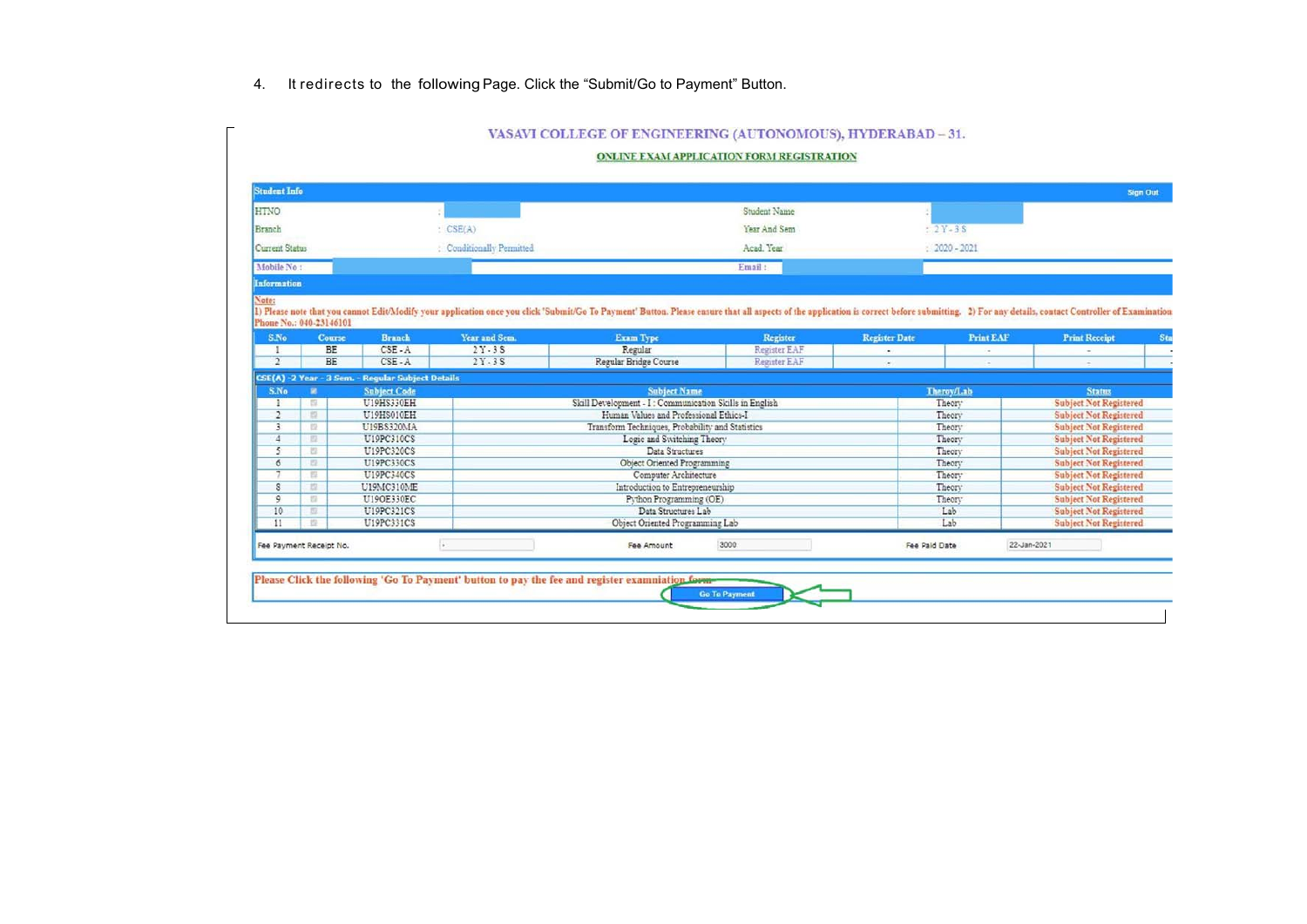5. In the below Fee Payment screen shows the amount to be paid by the student, in order to register for examinations.

| HTNO:                 |      |  |
|-----------------------|------|--|
| Name:                 |      |  |
| Email ID:             |      |  |
| Mobile/Cell Number:   |      |  |
| Semester:             |      |  |
| Amount:               | 3000 |  |
| Transaction/Order ID: |      |  |
| Pay                   |      |  |
|                       |      |  |

6. Candidate will be able to view the Payment Gateway Page.

| <b>BOLT</b>                                                | PAY ₹3000.00       | $\pmb{\times}$ |  |  |
|------------------------------------------------------------|--------------------|----------------|--|--|
| 은                                                          |                    | $\checkmark$   |  |  |
| Cards                                                      |                    |                |  |  |
| Credit / Debit Card Number                                 |                    |                |  |  |
| □ Expiry (MM/YY)                                           | $\triangle$<br>CVV | $\odot$        |  |  |
| Name on Card                                               |                    |                |  |  |
|                                                            | Save Card Details  |                |  |  |
|                                                            |                    |                |  |  |
| Pay Now                                                    |                    |                |  |  |
|                                                            |                    |                |  |  |
| Verified in<br>MasterCard.<br>SecureCode.<br>$\frac{1}{2}$ | Fo GeoTrust        | Payu           |  |  |